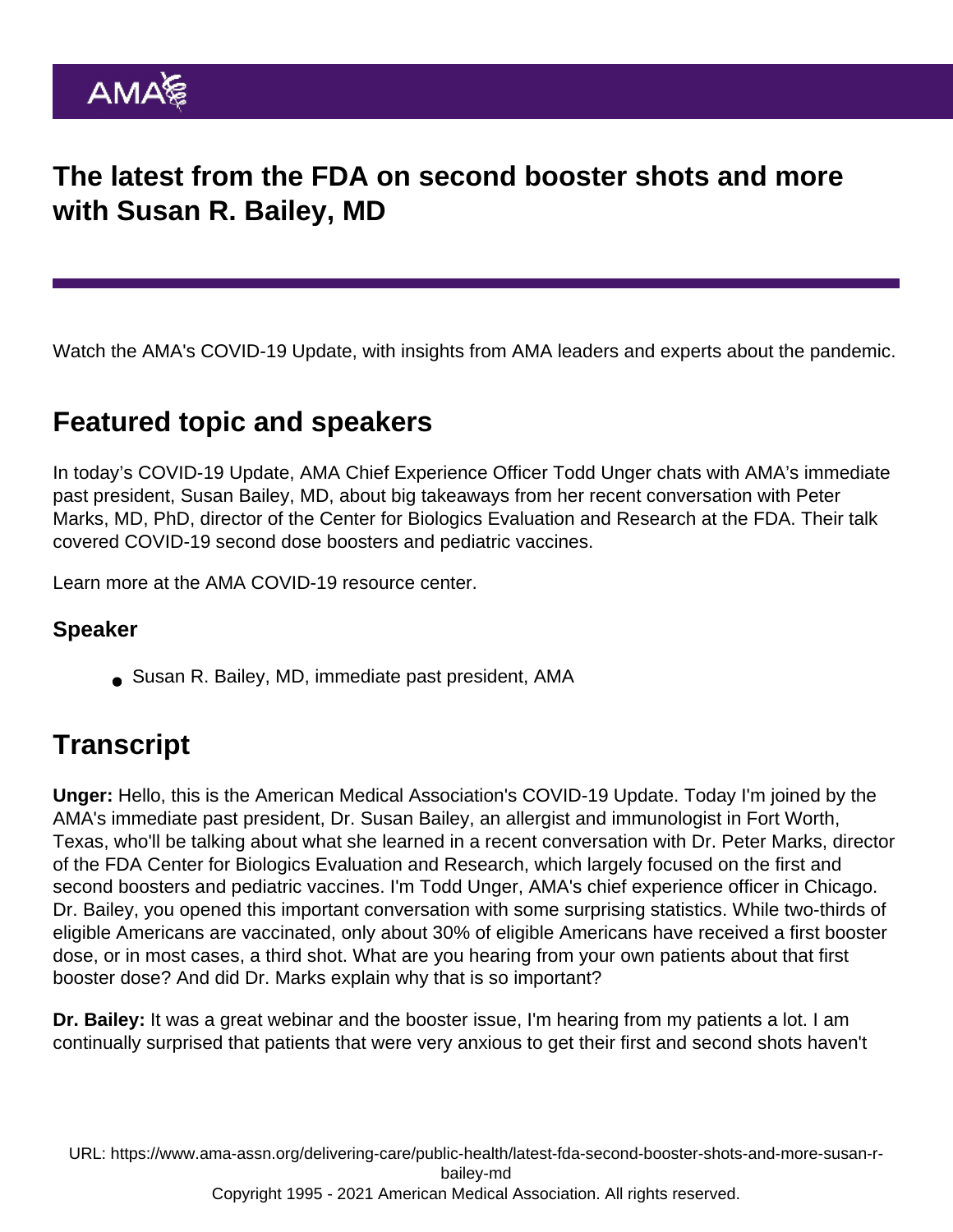thought much about the booster. So I think we can really do a better job encouraging our patients to get that booster shot. And I think some of the confusion is that people don't really understand who's eligible for that third shot. Dr. Marks shared that the booster dose is currently recommended for everyone 12 and over, and will likely be recommended for the five to an 11 age group at some point, too, but that's not official yet.

And the reason that this is so important is that there is good data now from overseas, as well as here in the United States, that third shot really ups the anti. It really increases your level of protection against severe disease, hospitalization and death with the new variants. Of course, the original studies were done on variants that are no longer around and these new variants are more contagious. And the higher your antibody levels are, the more likely you are to be protected. And we need to let our patients know this. We need to help them understand that well, those first two shots were great but that was last year. This is this year and we need to keep going.

Unger: And as we learned from Andrea Garcia in our interview, a couple days ago, particularly important because the numbers, they're going up across the country. So this is a good timing to get that reminder. When you think about kind of roadblocks, obstacles that you're hearing from your patients, are you hearing about potential risks around things like myocarditis that might be affecting decisions, especially around children?

Dr. Bailey: Myocarditis is the one concern that I hear brought up most often now, especially when it pertains to children, adolescents and young adults. And so I explain to folks that the data is showing that the prevalence of myocarditis is highest in adolescents and young adults, mostly in men, but not exclusively. And really it's pretty rare but it's real. But the cases of myocarditis have been mild, have been treatable. And the bottom line is, is that the risk of getting myocarditis and other cardiac problems, clotting problems, strokes, et cetera, if you get COVID is much, much greater than the very small risk of getting myocarditis from the vaccine. The good news is, is that the younger children don't seem to be getting myocarditis like the adolescents are. So they're still obviously collecting the data for the six months to five-year-old age group but the five to 11 group seems to be pretty well protected and tolerates these injections amazingly well.

Unger: That's good news. The conversation then turn to this question around the second booster. Fourth shot if you've received an mRNA vaccine. I think a lot of people are confused about whether to get this or not and if they're eligible, when to get it? What evidence did the FDA use to determine its second booster recommendation?

Dr. Bailey: The most robust data that we have now is from Israel, and the CDC and the FDA have used the Israeli data, looking at three shots versus four shots. And they're finding that the differences were pretty notable. They looked at adults 60 and older and who we know are at risk for severe disease, hospitalization and death. And so since about a third of all adults over the age of 50 have at least one risk factor for severe COVID, the agency has lowered the eligibility age for the fourth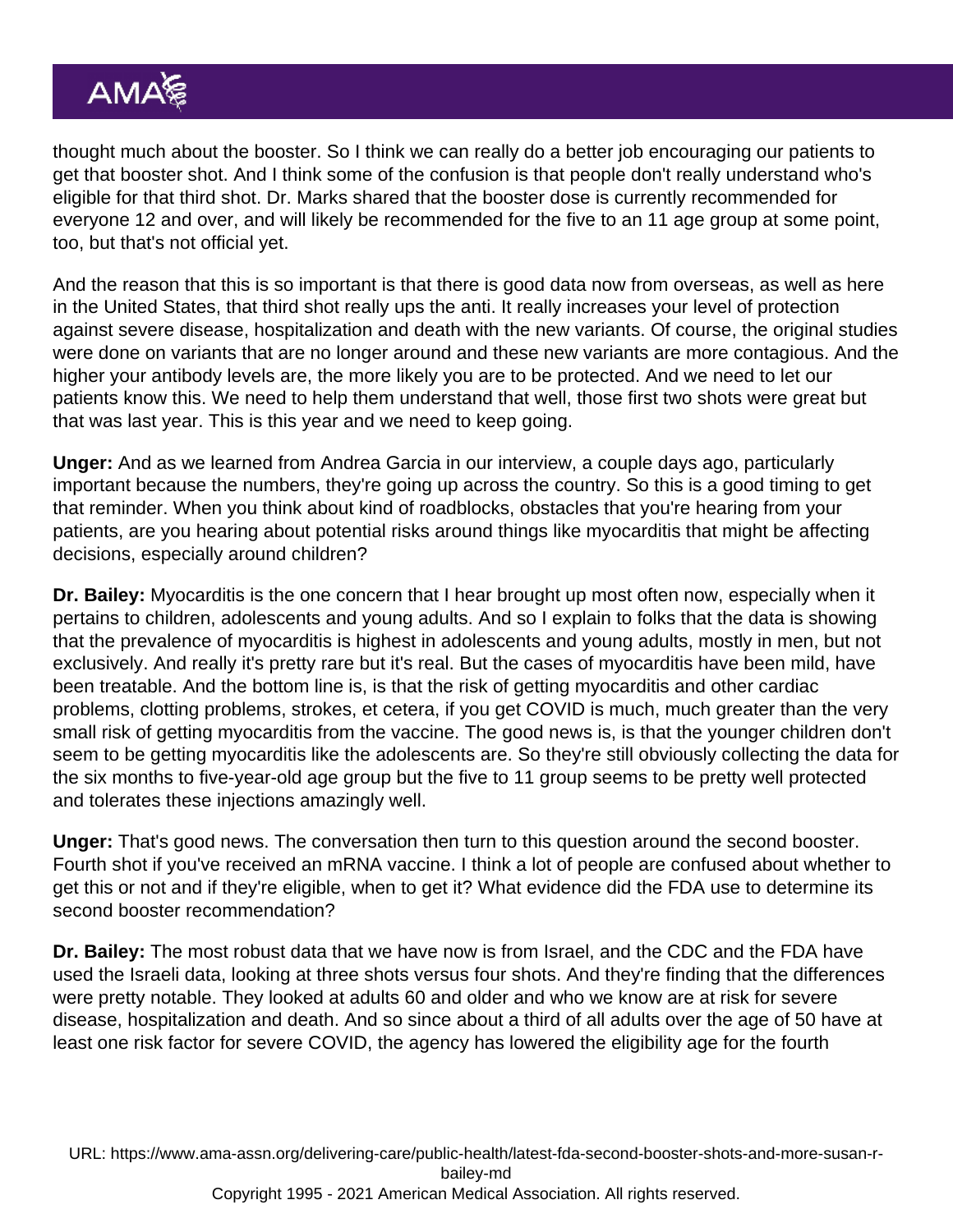booster, even in healthy individuals to the age of 50. We're not using that 60, 65 cutoff anymore. And again, it's most important to get those first three shots in. If you have any question about whether you should get the fourth shot, ask your doctor, continue that ongoing conversation that hopefully you've been having with your doctor about this over the last year or two. But that fourth booster for over 50 can make a big difference.

Unger: What did Dr. Marks have to say about the timing of that fourth shot? I know some people in the eligible age group are tempted to wait until the fall when we might have another surge or even a different shot that might target new variants. What do you think about timing?

Dr. Bailey: I'm hearing patients ask me, "Well, I'm going to wait to get my fourth booster until fall because cases tend to go up in the wintertime." So I asked that specifically to Dr. Marks during the webinar and he said, if you're eligible for a fourth shot now, don't wait. We never know what new variants are going to pop up. We are going to probably need to push real hard for boosters in the fall but there's no reason to wait on them. And so basically if you've recently had COVID, it's reasonable to wait. Unfortunately, many have gotten breakthrough infections. Fortunately, the overwhelming majority of those infections have been mild but you probably are going to have some natural immunity for about three months or so after a natural infection.

And in terms of boosters for new variants, they're looking at that but at this stage of the game, they don't have anything definitely outlined. And if there is one, it's probably not going to be available till October anyway. So the bottom line was if you're eligible, go ahead and get that booster now.

Unger: All right. That is very clear advice. The other topic that you discussed was where we are on a vaccine for kids under five. Did Dr. Marks have any sort of timeframe or explanation on why it's taking so long?

Dr. Bailey: Yes. Really the topic of pediatric COVID vaccines has been the one issue that I think I've heard the most about from my colleagues and from families. And there's a real split. There are a number of families who are incredibly ready and anxious to get their under fives immunized. And then there are many that are not convinced that the risk of the vaccine isn't greater than the risk of getting COVID.

Dr. Marks in his presentation reviewed the overall safety data, the efficacy data, but the data for the youngest age groups has been complicated by the emergence of new variants during the studies. And so that's kind of made things challenging for them. There are also concerns about exactly what dose do you give? How long should you wait between the doses, the follow up? And of course, always looking at the benefit, risk considerations. For example, pediatricians and parents are concerned when young children develop high fevers very suddenly because they can be at risk for febrile seizures and that's not seen in the adult population. So they're really, really careful with that. So they're looking at the pediatric data with a stronger microscope, if you will, to make sure that they're really doing the right